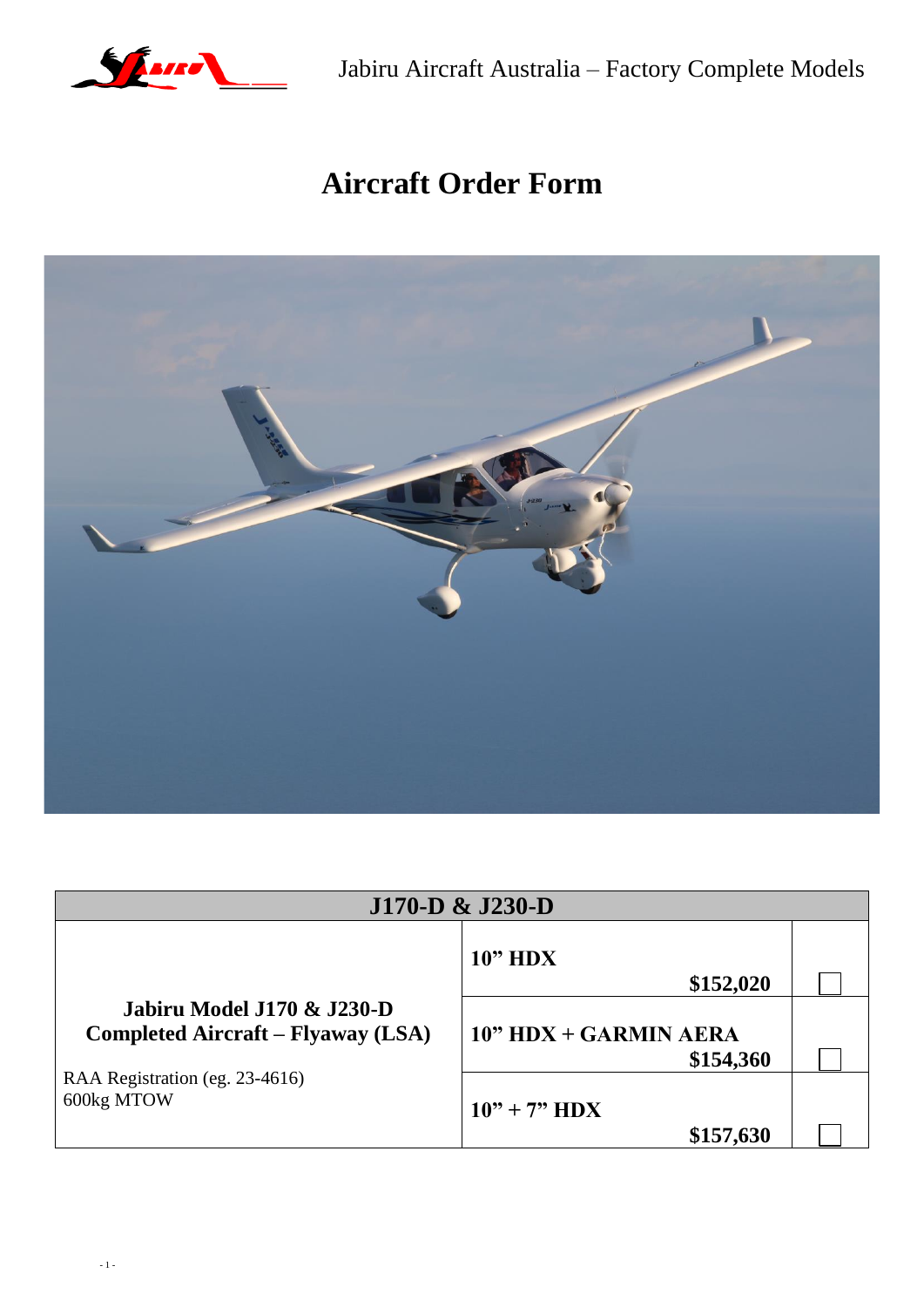

## **10" HDX - INSTRUMENT PACKAGE**

| DYNON 10" HDX SKYVIEW PACKAGE                                                                                                                                                                                                                                                                                                        |              |  |
|--------------------------------------------------------------------------------------------------------------------------------------------------------------------------------------------------------------------------------------------------------------------------------------------------------------------------------------|--------------|--|
| <b>Includes the following Dynon modules:-</b>                                                                                                                                                                                                                                                                                        |              |  |
| Skyview 10" Screen<br>$\bullet$<br><b>ADAHRS</b> for EFIS (primary)<br>Engine Monitoring Including: EGT's & CHT's on All Cylinders<br><b>Fuel Flow</b><br><b>VHF COM Radio</b><br>Two Place Stereo Intercom<br>GPS Receiver & WiFi Adaptor<br>$\bullet$<br><b>Harnesses and Network Cables</b><br><b>Backup Battery</b><br>$\bullet$ | ✓            |  |
| Air Speed Indicator / Altimeter / Compass / Balance Ball<br>(Analogue)                                                                                                                                                                                                                                                               | $\checkmark$ |  |
| Dual USB Charging Module Shared 2.4amp                                                                                                                                                                                                                                                                                               | ✓            |  |
| <b>Powder Coated Fascia Panel</b>                                                                                                                                                                                                                                                                                                    | ✓            |  |
| Dynon Mode S Transponder (Calibration not available at Jabiru)                                                                                                                                                                                                                                                                       | \$4,620      |  |
| Dynon Mode S Transponder + ADSB in $\&$ out (traffic only, not weather)<br>(Calibration not available at Jabiru)                                                                                                                                                                                                                     | \$7,700      |  |
| <b>UHF Radio Package Installation</b>                                                                                                                                                                                                                                                                                                | \$1,140      |  |
| 2nd COM Skyview VHF                                                                                                                                                                                                                                                                                                                  | \$3,590      |  |
| Dynon Two Axis Autopilot                                                                                                                                                                                                                                                                                                             | \$8,500      |  |

#### **NB: \* Prices are subject to change without notification**

### INSTRUMENT PACKAGE – DYNON 10" HDX SKYVIEW PANEL

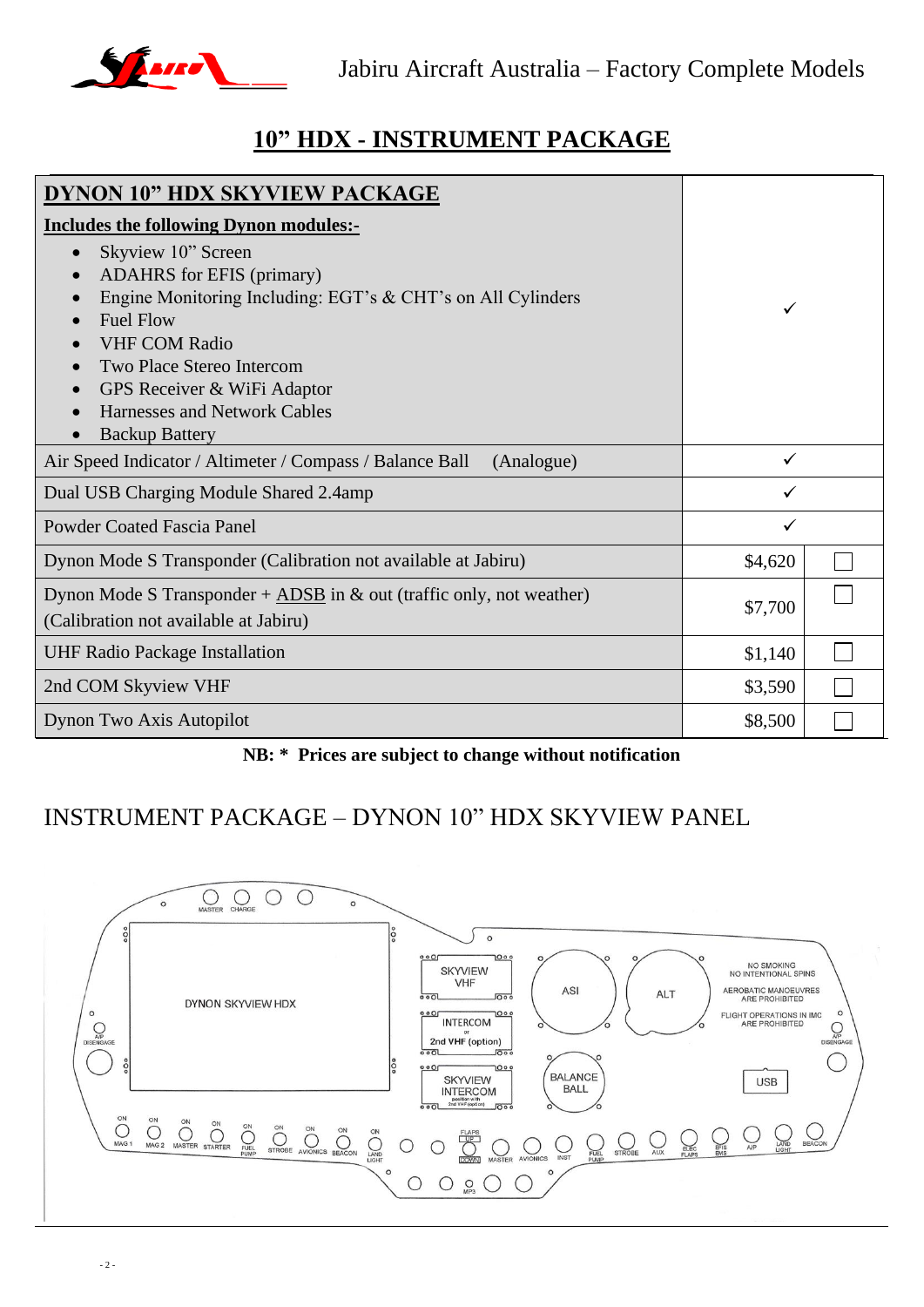

### **10" HDX & GARMIN AERA - INSTRUMENT PACKAGE**

| <b>DYNON 10" HDX SKYVIEW PACKAGE WITH</b>                                                                                                                                                                                                                                                                                                                                           |         |  |
|-------------------------------------------------------------------------------------------------------------------------------------------------------------------------------------------------------------------------------------------------------------------------------------------------------------------------------------------------------------------------------------|---------|--|
| <b>GARMIN AERA 660 GPS UNIT</b>                                                                                                                                                                                                                                                                                                                                                     |         |  |
| Includes the following Dynon modules :-                                                                                                                                                                                                                                                                                                                                             |         |  |
| Skyview 10" Screen<br>$\bullet$<br><b>ADAHRS</b> for EFIS (primary)<br>$\bullet$<br>Engine Monitoring Including: EGT's & CHT's on All Cylinders<br>$\bullet$<br><b>Fuel Flow</b><br><b>VHF COM Radio</b><br>Two Place Stereo Intercom<br>Garmin Aera 660 GPS Unit<br>$\bullet$<br>GPS Receiver & WiFi Adaptor<br>$\bullet$<br>Harnesses and Network Cables<br><b>Backup Battery</b> |         |  |
| Air Speed Indicator / Altimeter / Compass / Balance Ball<br>(Analogue)                                                                                                                                                                                                                                                                                                              |         |  |
| Dual USB Charging Module Shared 2.4amp                                                                                                                                                                                                                                                                                                                                              |         |  |
| <b>Powder Coated Fascia Panel</b>                                                                                                                                                                                                                                                                                                                                                   | ✓       |  |
| Dynon Mode S Transponder (Calibration not available at Jabiru)                                                                                                                                                                                                                                                                                                                      | \$4,620 |  |
| Dynon Mode S Transponder $+\underline{ADSB}$ in & out (traffic only, not weather)<br>(Calibration not available at Jabiru)                                                                                                                                                                                                                                                          | \$7,700 |  |
| Dynon Two Axis Autopilot                                                                                                                                                                                                                                                                                                                                                            | \$8,500 |  |

#### **NB: \* Prices subject to change without notification**

## INSTRUMENT PACKAGE – DYNON 10" HDX SKYVIEW PANEL **WITH** GARMIN AERA 660 GPS UNIT

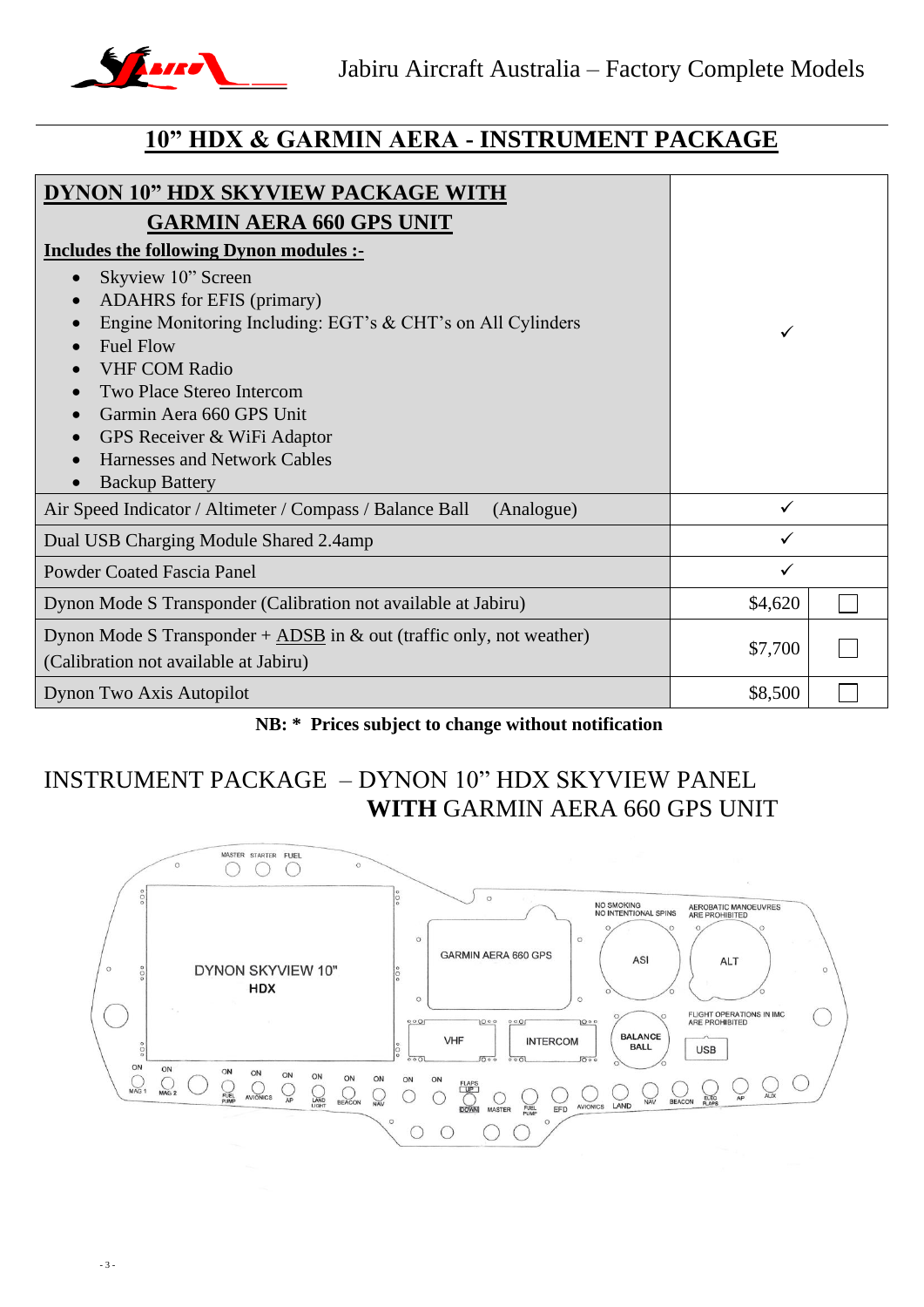

### **10" HDX + 7" HDX - INSTRUMENT PACKAGE**

| DYNON $10"$ HDX $+ 7"$ HDX SKYVIEW PACKAGE                                      |              |  |
|---------------------------------------------------------------------------------|--------------|--|
| <b>Includes the following Dynon modules:-</b>                                   |              |  |
| Skyview $10$ " Screen + 7" Screen<br>$\bullet$                                  |              |  |
| <b>ADAHRS</b> for EFIS (primary)<br>$\bullet$                                   |              |  |
| Engine Monitoring Including: EGT's & CHT's on All Cylinders                     | ✓            |  |
| <b>Fuel Flow</b><br>$\bullet$                                                   |              |  |
| <b>VHF COM Radio</b>                                                            |              |  |
| Two Place Stereo Intercom                                                       |              |  |
| GPS Receiver & WiFi Adaptor<br>$\bullet$                                        |              |  |
| Harnesses and Network Cables<br>$\bullet$                                       |              |  |
| <b>Backup Battery</b>                                                           |              |  |
| Compass                                                                         | $\checkmark$ |  |
| Dual USB Charging Module Shared 2.4amp                                          | $\checkmark$ |  |
| <b>Powder Coated Fascia Panel</b>                                               | ✓            |  |
| Dynon Mode S Transponder (Calibration not available at Jabiru)                  | \$4,620      |  |
| Dynon Mode S Transponder + $\triangle DSB$ in & out (traffic only, not weather) |              |  |
| (Calibration not available at Jabiru)                                           | \$7,700      |  |
| 2nd COM Skyview VHF                                                             | \$3,590      |  |
| Dynon Two Axis Autopilot                                                        | \$8,500      |  |

#### **NB: \* Prices are subject to change without notification**

### INSTRUMENT PACKAGE – DYNON 10" HDX + 7" HDX SKYVIEW PANEL

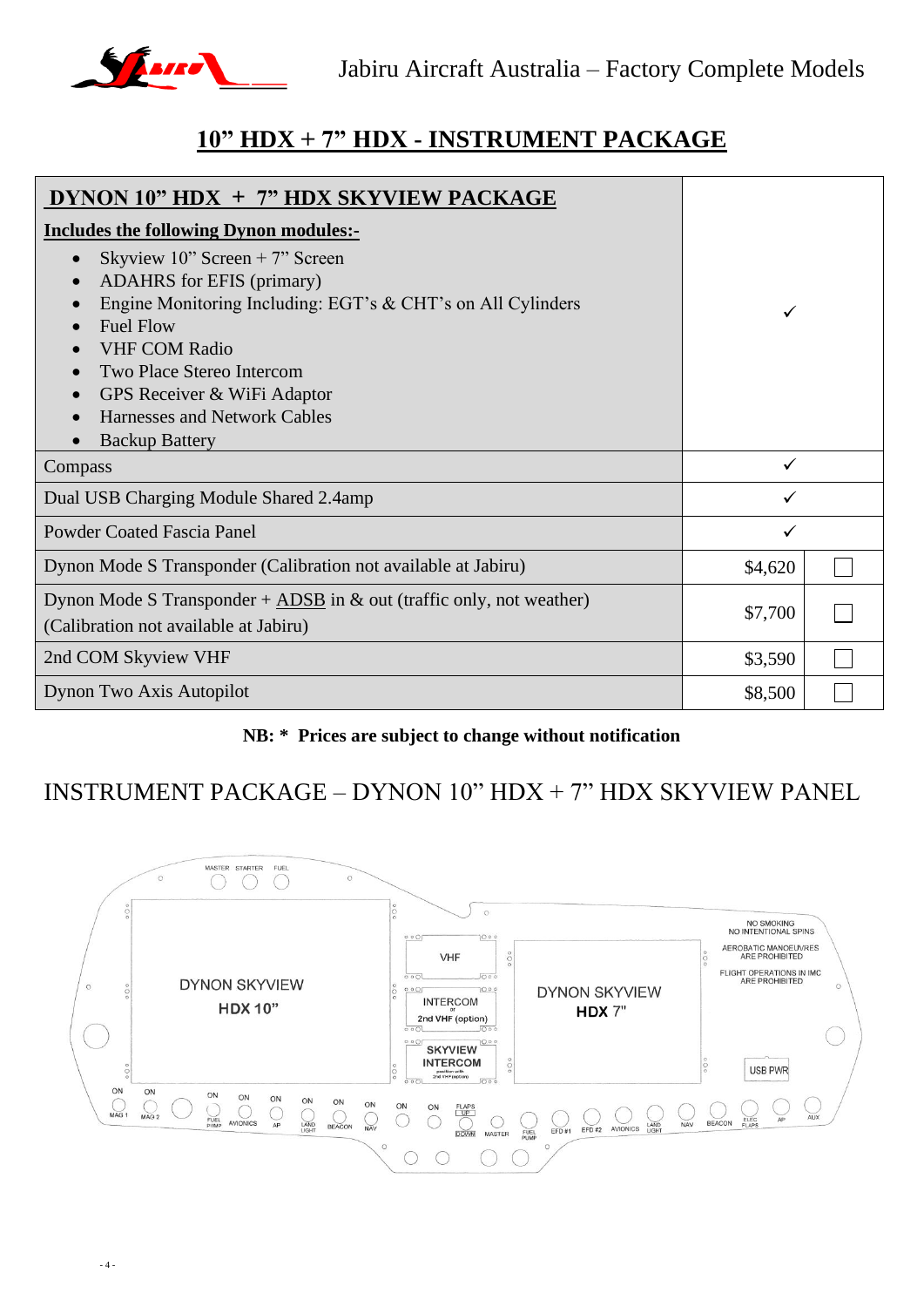

| <b>Standard Inclusions</b>                                            |              |  |
|-----------------------------------------------------------------------|--------------|--|
| Jabiru 2-Bladed Scimitar Composite Propeller                          | $\checkmark$ |  |
| <b>Tinted Windscreen</b>                                              | ✓            |  |
| <b>Wing Fuel Tanks</b>                                                | ✓            |  |
| <b>Electric Wing Flaps</b>                                            | $\checkmark$ |  |
| <b>Panel Mounted Throttles</b>                                        | ✓            |  |
| Leading Edge Lights                                                   | ✓            |  |
| Wheels & Tyres: $500 \times 6$ Mains & Nose Wheel (6 Ply)             | ✓            |  |
| Wheel Spats + hardware (to suit $500 \times 6$ Wheels)                | $\checkmark$ |  |
| Headsets x 2                                                          | ✓            |  |
| Cigarette Lighter x 1 (12V Aux socket)                                | ✓            |  |
| Door Locks                                                            | ✓            |  |
| Tie Down / Tyre Change Kit                                            | ✓            |  |
| <b>Cabin Heater</b>                                                   | $\checkmark$ |  |
| Registration & Online Manuals                                         | $\checkmark$ |  |
| Fully Carpeted Cockpit (Grey with Black Instrument Console & Armrest) | ✓            |  |
| Fabric Seat Covers (Warwick Keylargo range)                           | ✓            |  |
| Vinyl Map Pockets x 2 (Black)                                         | ✓            |  |
| <b>Floor Mats</b>                                                     | ✓            |  |
| <b>Sound Curtain</b>                                                  | $\checkmark$ |  |
| Registration Numbers (Fuselage) + Jabiru Decals                       | ✓            |  |

# **Upgrade Options**

# **Equipment & Upholstery**

| Jump Start Kit-Standard for J230-D, optional other models                                                   |         | \$170          |  |
|-------------------------------------------------------------------------------------------------------------|---------|----------------|--|
| <b>Adjustable Rudder Pedals</b>                                                                             | J170    |                |  |
|                                                                                                             | J230    | \$2,135        |  |
| Door Window Snap Vents                                                                                      |         | $$535$ (pair)  |  |
| Red Flashing Beacon on Tailfin                                                                              |         | \$1,020        |  |
| Combo/Nav Strobe Lights on Wingtips (Red, Green, White)                                                     |         | \$1,630        |  |
| Leather Upholstery Seat Covers & Map Pockets Upgrade<br>Colour Options to be advised by Jabiru<br>$\bullet$ | \$1,900 |                |  |
| Extra Padding – Sewn in Seat Covers                                                                         |         | \$180 per side |  |
| Fabric Booster Seat & Back Cushion (Warwick Keylargo Range)                                                 |         | \$270 per side |  |
| Pin Striping – Send Jabiru photo of your chosen design                                                      |         | \$POA          |  |

#### **NB: \* Prices are subject to change without notification**